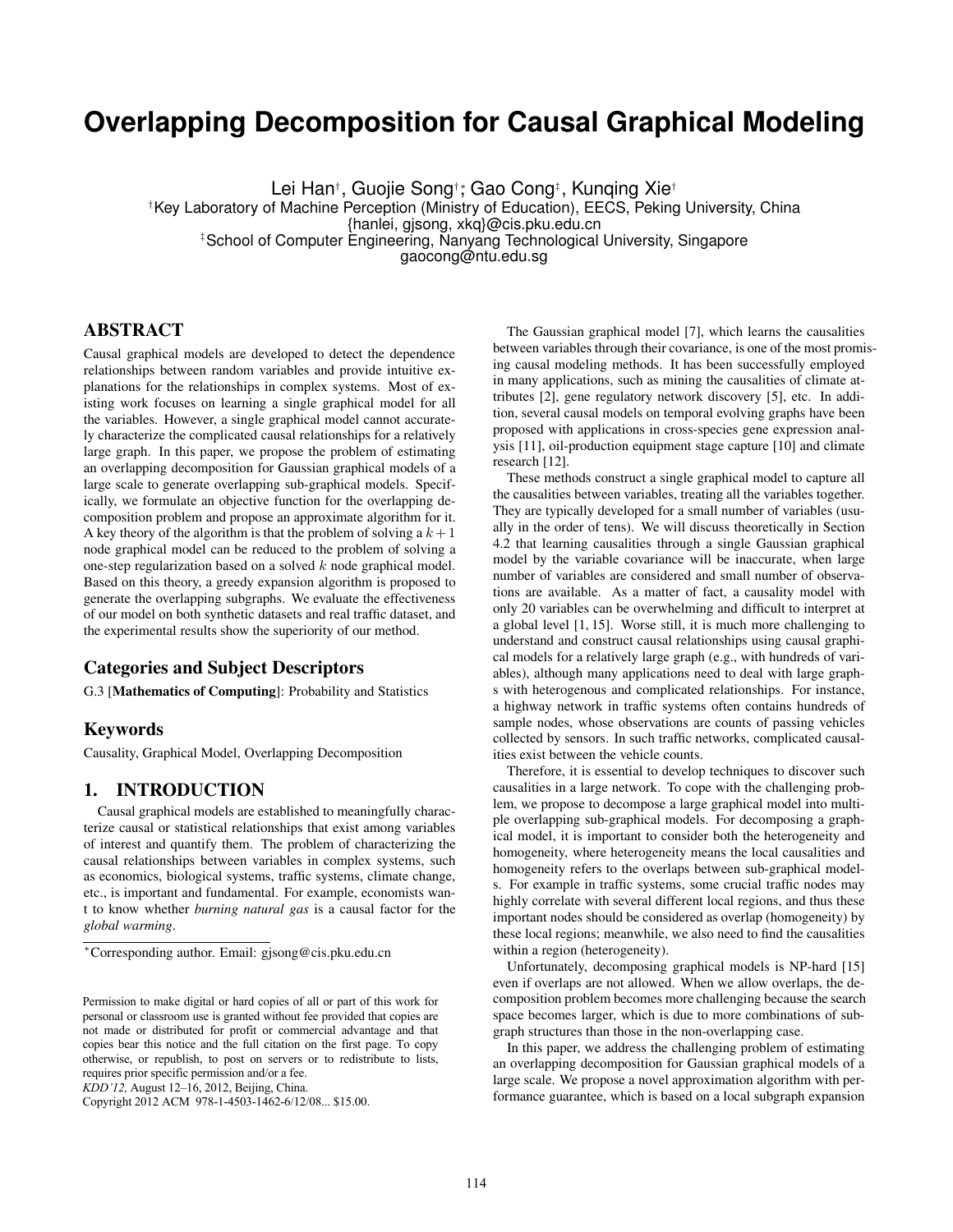strategy. Specifically, we first formulate the optimization problem with an objective function comprising the negative log-likelihood of the observations of Gaussian sub-graphical models and some penalized items to constrain the structure of the subgraphs. Unfortunately, the penalized log-likelihood methods [4, 19] in Gaussian graphical model cannot be used to solve the approximation problem. Instead, we propose an algorithm that starts with the initial small subgraphs and incrementally computes the new Gaussian graphical model when a new node is involved.

One key technique is that we prove that the problem of solving a  $k + 1$  node graphical model can be reduced to the problem of solving a one-step regularization based on a solved  $k$  node graphical model, referred to as additive expanding property. We study the correctness and accuracy of this technique with detailed analysis. Based on the technique, we propose a greedy expansion algorithm for generating the overlapping sub-graphical models.

We evaluate the proposed method with two sets of experiments: First we empirically verify the properties of the proposed overlapping decomposition method on synthetic networks, and compare with the single graphical model [4,19] and the non-overlapping decomposition method (which is a special case of the proposed overlapping decomposition method). The experimental results demonstrate the advantages of our techniques. Second, we evaluate the proposed techniques on real-life traffic data by learning the causalities between traffic observation points (e.g., a on-ramp) and detecting the traffic regularity in large traffic networks, which is essential for traffic analysis.

In summary, our main contributions are four-fold:

- 1. We formulate an objective function for the problem of overlapping decomposition of graphical model, and reduce the problem to a local subgraph expansion problem.
- 2. We extend the penalized log-likelihood in Gaussian graphical model to satisfy an additive expanding property and demonstrate its correctness and accuracy with detailed asymptotic analysis.
- 3. We propose a constrained greedy subgraph expansion algorithm for generating the overlapping subgraphs.
- 4. We evaluate our method on both synthetic and real-life traffic data. Experimental results show the effectiveness and superiority of our overlapping decomposition theory.

The rest of this paper is organized as follows. In Section 2, we briefly review closely related work. Section 3 presents the preliminaries and the problem statement. In Section 4, we present the proposed method including two core techniques and a demonstration. Experimental studies are reported in Section 5. We conclude this paper and present future directions in Section 6.

### 2. RELATED WORK

Most of existing work on causal graphical models builds a single graphical model. This renders them impractical to relatively large graphs (with more than hundreds of nodes). To cope with larger set of time series variables, Ruan et al. [15] propose to cluster time series variables into groups such that strong causal relations appear only between time series within a group while the causal relation between inter-group variables is weak. The clustering problem is formulated as a regression coefficient sparsification problem for graphical model decomposition. However, the approach [15] only considers non-overlapping decompositions while ignoring the overlap between subgraphs, which exists in many real-world applications. Moreover, the approach [15] is developed for time series variables, and is based on the Vector Autoregressive model, a type of temporal graphical model, rather than Gaussian graphical model as we use.

Our work is closely related to the joint estimation methods for multiple graphical models that share common structures [3,6]. The joint estimation methods [3,6] are proposed to learn multiple graphical models on the data from different categories but with the same set of features (variables), considering both the underlying homogeneity and heterogeneity of networks. They estimate multiple graphical models for different categories of the features, but not decomposing the features themselves. We proceed to use the example application scenario [3] to illustrate these methods. Consider a set of webpages collected from computer science departments of universities, and we want to find the causalities between selected keywords (e.g., "book", "model", "problem", etc.) appearing in the collection. These keywords can be treated as features, and appear in webpages of different categories, such as "student", "faculty", "project", etc. These features may display different dependence structures for different categories while sharing some common causalities across categories. The joint estimation methods cannot be applied to solve our problem, and they cannot be employed to discover the complicated causal relationships in large feature networks. First, these methods do not consider the decomposition on features of a large graph. Second, these methods are developed for graphs with a small number of features (in the order of tens).

Our proposed approach is also related to detecting overlapped community structures [9]. Community structure detection aims to group similar nodes together based on known distance measurements of nodes or correlations among nodes themselves. In contrast, in our problem we aim to uncover the causalities among correlated nodes, and furthermore find subgraphs based on the discovered causalities but not the known properties of nodes themselves. Thus, our problem is essentially different from community structure detection.

# 3. PRELIMINARY AND PROBLEM STATE-MENT

### 3.1 Preliminary: Gaussian graphical model

As a member of the causal graphical model, Gaussian graphical model(GGM) assumes the joint distribution of the variables to be Gaussian. In GGM, the dependence structure (or causality) is determined from the covariance matrix of the variables, and a natural way to evaluate the causalities is to estimate the inverse of the covariance matrix  $[7, 8, 18]$ . Consider  $p$  random variables  $X = (x_1, ..., x_p)$ , each variable  $x_i$  having n observations  $x_i =$  $(x_i^1, ..., x_i^n)^T$ , where we usually have  $n \gg p$ . Without loss of generality, we assume  $X$  follows a multivariate Gaussian distribution  $N(\mu, \Sigma)$ , where the mean vector  $\mu$  is p-dimensional and each element in covariance matrix  $\Sigma$  is the expected value  $\Sigma_{ij}$  =  $E[(X_i-\mu_i)(X_j-\mu_j)]$ . The causality matrix  $\Omega$  is the inverse of the covariance matrix, i.e.,  $\Omega = \Sigma^{-1}$ . There exists a causal relationship between variables  $x_i$  and  $x_j$  iff  $\Omega_{ij} \neq 0$  [7,18]. Therefore, the key problem is to calculate  $\Omega$ . The estimation of  $\Omega$  can be obtained by minimizing the penalized log-likelihood criterion [4, 19],

$$
\widehat{\Omega} = \arg \min_{\Omega} \quad tr(\widehat{\Sigma}\Omega) - \log |\Omega| + \lambda \sum_{i \neq j} |\theta_{ij}| \tag{1}
$$

where  $\theta_{ij}$  is the element in  $\Omega$ ;  $\hat{\Sigma}$  is the sample covariance matrix estimated on input  $X$ ;  $|\cdot|$  and  $tr(\cdot)$  are the determinant and the trace in matrix calculus, respectively;  $\lambda$  is a tuning parameter.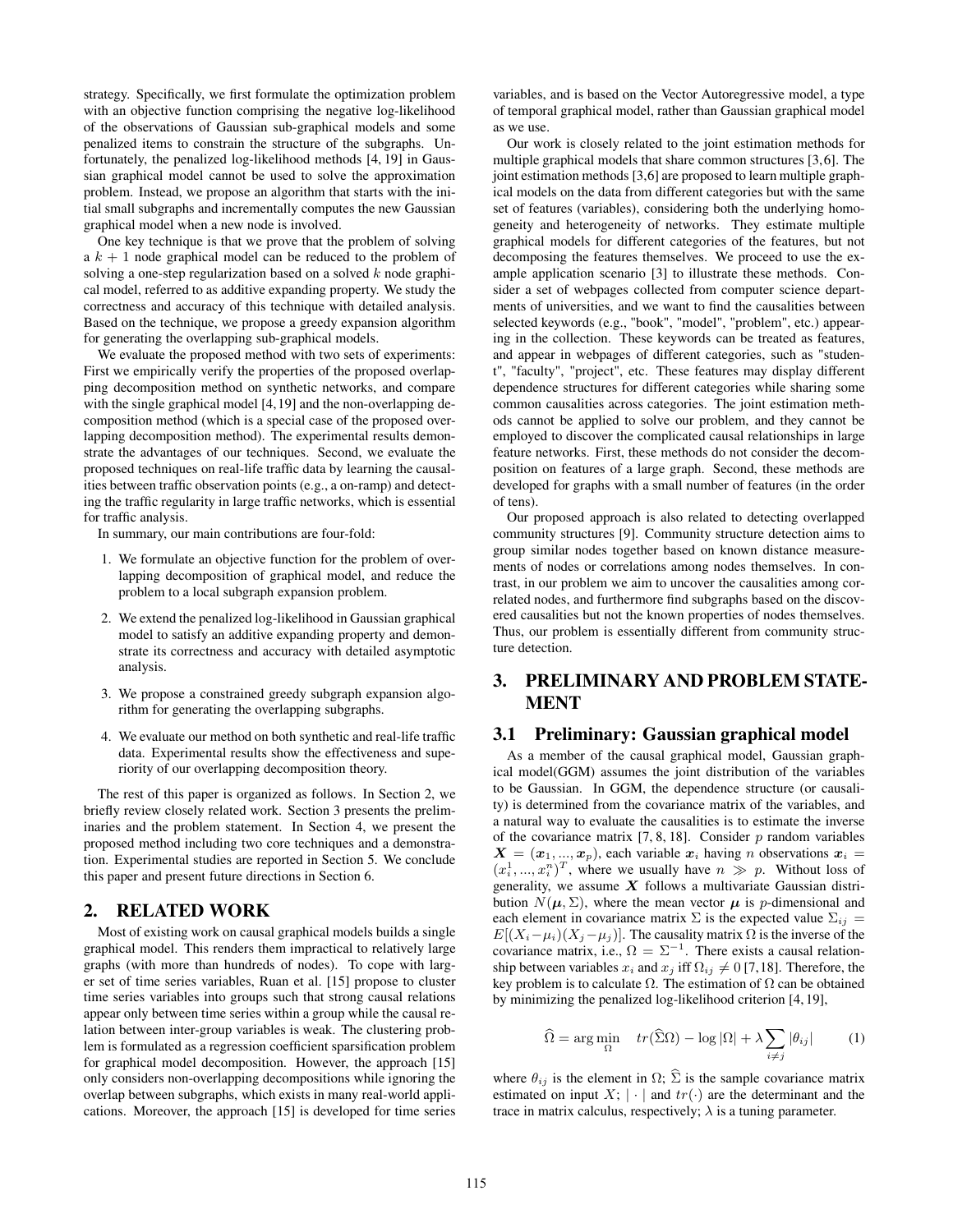The part  $tr(\widehat{\Sigma}\Omega) - \log |\Omega|$  of Equation 1 corresponds to the negative log-likelihood of the observations of a Gaussian graphical model. The part  $\lambda \sum_{i \neq j} |\theta_{ij}|$  is called a  $\ell_1$  penalty, which is to shrink some of the off-diagonal elements in  $\widehat{\Omega}$  to zero. The tuning parameter  $\lambda$  controls the sparsity of  $\Omega$ . This minimization problem can be solved efficiently by the graphical lasso algorithms proposed in [4, 19].

### 3.2 Problem Definition

**Problem Definition:** Given p random variables  $X = (x_1, ..., x_p)$ , where p is large and each variable  $x_i$  has n observations,  $x_i$  =  $(x_i^1, ..., x_i^n)^T$ , we aim to learn the causal relationships between these variables.

In other words, we aim to encode the structure of  $X$  with an undirected graph  $G = (V, E)$ , where each node v in  $V = \{v_1, \dots, v_n\}$  $v_p$ } corresponds to a variable in X. The edge set E indicates the causalities between any two variables. More precisely, if  $x_i$  is correlated to  $x_j$ , then edge  $e_{ij}$  is included in E. Thus, our objective is to obtain  $E$ . As introduced in Section 3.1,  $E$  can be constructed by estimating the causality matrix  $\Omega$  of  $X$ . We add an edge  $e_{ij}$  to  $E$ iff  $\Omega_{ij} \neq 0$ .

Instead of creating a single Gaussian graphical model for  $G$ , we propose to construct  $K$  Gaussian sub-graphical models with overlaps to discover the causalities between variables. Each subgraph, corresponding to a Gaussian sub-graphical model, is denoted as  $g_i = (SV_i, SE_i), 1 \leq i \leq K$ . The causal relationships reflected in  $E, E = \bigcup_i SE_i$ , are the output.

The challenge is to generate the  $K$  sub-graphical models and estimate  $\Omega_i$  for each  $SE_i$ . To achieve this, we proceed to define a new objective function, which helps to formulate the decomposition problem clearly. We first introduce some notations: K vectors  $\{\Gamma_1, \cdots, \Gamma_K\}$ , where each  $1 \times p$  vector  $\Gamma_i$  represents the component of a subgraph  $g_i$ . Element  $\gamma_{ij}$  in  $\Gamma_i$  is 1 if node  $\sum_{i=1}^{K} \sum_{j=1}^{p} \gamma_{ij} \geq p$ , because we allow overlaps and we do not  $j$  appears in subgraph  $g_i$ , and 0 otherwise. In addition, we set restrict that every node has to be included in at least one subgraph. This is reasonable because if a node is independent from all others, it should be left alone.

*Objective function:* We formulate the overlapping decomposition for a graphical model into the problem of estimating a set of  $\Omega_i$  by minimizing

$$
\{\widehat{\Omega}_{i}\}_{i=1}^{K} = \arg\min_{\{\Omega_{1},\dots,\Omega_{K}\}} \sum_{i=1}^{K} \{tr(\widehat{\Sigma}_{i}\Omega_{i}) - \log|\Omega_{i}|\} + \lambda_{1} \sum_{i=1}^{K} \sum_{j\neq k} |\theta_{i,jk}| + \lambda_{2} \sum_{i=1}^{K} \|\Gamma_{i}\|_{1}^{2} + \lambda_{3} \sum_{i  

$$
s.t. \sum_{i=1}^{K} \|\Gamma_{i}\|_{1} \geq p,
$$
$$

where  $\theta_{i,jk}$  is the element in  $\Omega_i$ ;  $\|\cdot\|_1$  is the  $\ell_1$  norm;  $\circ$  means the Hadamard product;  $\lambda_1$ ,  $\lambda_2$  and  $\lambda_3$  are tuning parameters.

In Equation 2,  $tr(\hat{\Sigma}_i \Omega_i) - \log |\Omega_i|$  represents the negative loglikelihood of the observations of Gaussian sub-graphic model  $q_i$ . The equation includes three penalized items:

- penalty  $\lambda_1 \sum_{i=1}^K \sum_{j \neq k} |\theta_{i,j,k}|$  controls the sparsity of the causalities in each subgraph;
- penalty  $\lambda_2 \sum_{i=1}^K ||\Gamma_i||_1^2$  is a constraint on the size of each subgraph and balances them, because the sum of the square is small when the subgraphs have the similar size;

• penalty  $\lambda_3 \sum_{i \leq i'} ||\Gamma_i \circ \Gamma_{i'}||_1^2$  gives a constraint on the sizes of overlaps and balances the sizes of overlaps, because the Hadamard product between any two  $\Gamma_i$  and  $\Gamma_{i'}$  denotes the common nodes they share.

Given p random variables  $X = (x_1, ..., x_p)$ , and assume X is encoded with a large graph  $G$ , our problem of discovering the causality structures in  $G$  is formulated as finding a set of overlapped subgraphs based on Equation 2.

*Challenge and Solution Overview:* The overlapping decomposition problem is a combinational optimization problem and it is NPhard even if the penalty factors are not considered [15] . The problem involves  $Kp+Kp^2$  unknown variables in the worst case, where  $\{\Gamma_1, \cdots, \Gamma_K\}$  needs  $Kp$  variables, and  $\{\Omega_1, \cdots, \Omega_K\}$  needs at most  $Kp^2$  variables. Note that  $\{\Omega_1, \cdots, \Omega_K\}$  needs fewer variables if we do not allow overlaps. Such a large number of unknown variables makes this problem computationally challenging. Moreover, we even do not know how to select a best K for this problem.

Hence, instead of finding the optimal solution to the complicated function, we propose a novel approximation algorithm for solving the overlapping decomposition problem, called *local subgraph expansion*. Our algorithms adopt a bottom-up strategy that expand the initial subgraphs by adding selected nodes gradually until the structure of overlapped subgraphs will reach convergence.

During this process, a key operation is to choose whether to include a new node in a subgraph. This operation is invoked many times, and calls for efficient techniques. Specifically, assume that there is a  $k$ -node subgraph whose inner causal relationships have been detected. We want to know whether a node  $v_{k+1}$  should be added to it. A straightforward method is creating a new Gaussian graphical model on all the  $k + 1$  nodes. However, this ignores the known causal relationships in the  $k$ -node subgraph and is computationally expensive. Thus, a natural question is whether we can reuse the known causal relationships in a subgraph to detect the causal relationships between a new node and the subgraph. In the next section, we present the proposed approximation method with performance guarantees for the operation.

# 4. PROPOSED METHOD

In this section, we propose two techniques. The first technique is generalized by a theorem in Section 4.1. This technique is used to check whether a new variable (node) should be included in a subgraph. The technique extends the penalized log-likelihood criterion in Equation 1 so that it can be incrementally expanded to accommodate new nodes. We call it Additive Penalized Log-likelihood Expansion (APLE). In Section 4.2, we also show the correctness and accuracy for APLE, which also motivate the necessity to decompose a large graphical model into sub-graphical models from a theoretical view.

The second technique is a local greedy approach presented in Section 4.3. We define a fitness function based on APLE approach. Moreover, taking into account the constraints (penalties in Equation 2) on the subgraph structures, we develop the Constraint Greedy Subgraph Expansion (CGSE) algorithm, which can achieve the *local subgraph expansion* process.

# 4.1 Additive Penalized Log-likelihood Expansion

Suppose that  $\ell(\Omega^{(k+1)})$  is a new penalized log-likelihood criterion computed by Equation 1, which is from adding a new variable  $x_{k+1}$  into a solved penalized log-likelihood criterion  $\ell(\Omega^{(k)}),$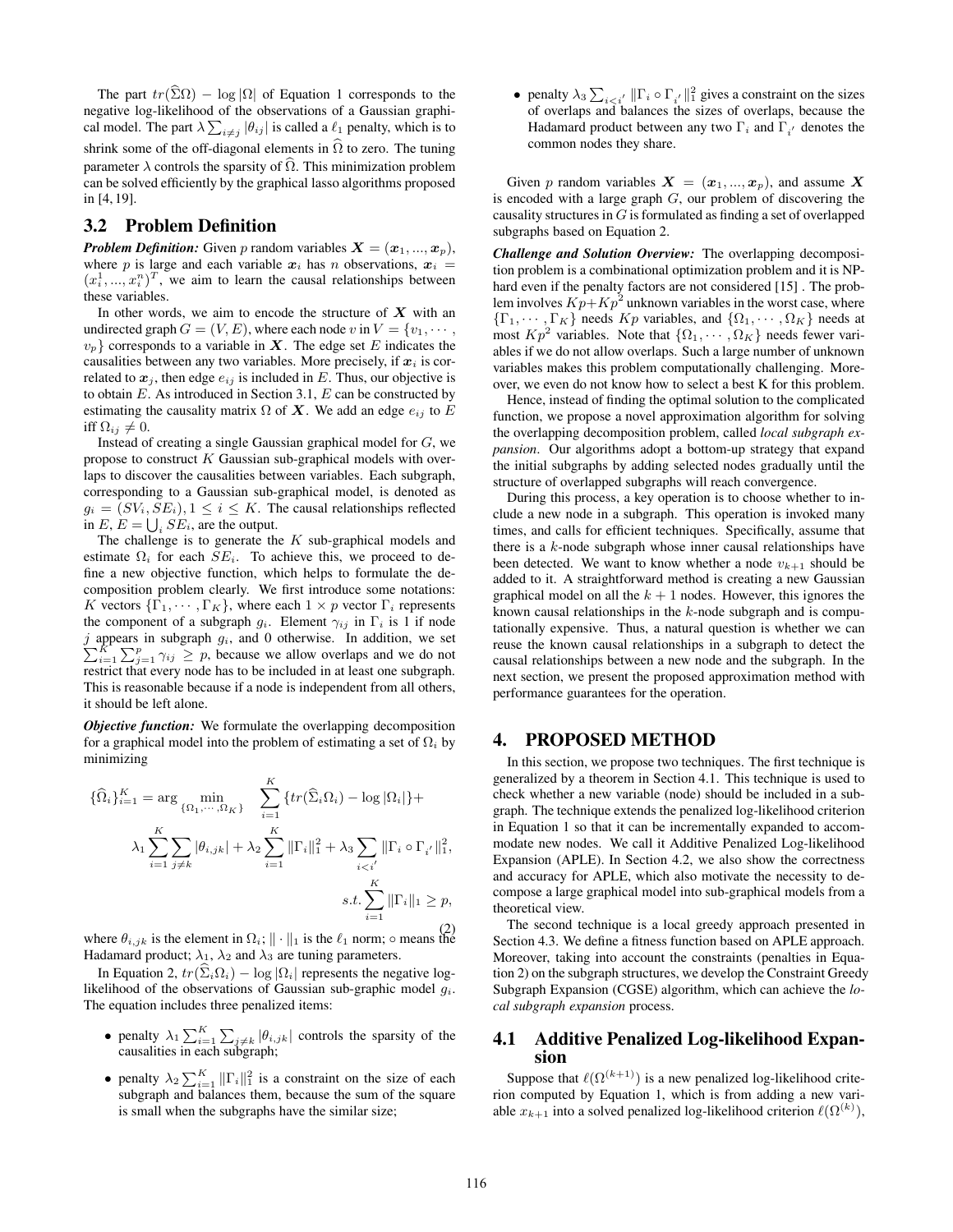where

$$
\boldsymbol{\Omega}^{(k+1)} = \left[ \begin{array}{cc} \boldsymbol{\Omega}^{(k)} & \pmb{\theta} \\ \pmb{\theta}^T & \theta_{k+1} \end{array} \right]
$$

and  $\theta$  is a  $k \times 1$  causality vector between  $x_{k+1}$  and  $\{x_1, ..., x_k\}$ which we want to get. Since  $\Omega^{(k)}$  is already solved (we assume it is solved by graphical lasso), it is positive definite [4, 19]. Thus,  $\theta_{k+1}$  controls whether  $\Omega^{(k+1)}$  is positive definite, and determines the  $k+1$  th eigenvalue of  $\Omega^{(k+1)}$ . Also we select  $\theta_{k+1}$  to guarantee  $\Omega^{(k+1)}$  positive definite.

**Theorem 1:** Suppose  $\widehat{\Omega}^{(k)}$  is a local minimizer of  $\ell(\Omega^{(k)})$ , then there exists a local minimizer of  $\ell(\Omega^{(k+1)}), \widehat{\Omega}^{(k+1)},$  such that  $\widehat{\Omega}^{(k+1)}$  $= (\widehat{\Omega}^{(k)}, \widehat{\theta}^{(k)})$ , where  $\widehat{\theta}^{(k)}$  is a local minimizer of

$$
\min \quad 2\hat{\boldsymbol{\varepsilon}}^T \boldsymbol{\theta} + \hat{\boldsymbol{\varepsilon}}_{k+1} \boldsymbol{\theta}_{k+1} -log(\boldsymbol{\theta}_{k+1} - \boldsymbol{\theta}^T \cdot \hat{\boldsymbol{\Sigma}}^{(k)} \cdot \boldsymbol{\theta}) + 2\lambda_{\theta} ||\boldsymbol{\theta}||_1
$$
\n(3)

where  $(\widehat{\epsilon}, \widehat{\epsilon}_{k+1})$  is the sample covariance vector between  $x_{k+1}$  and  ${x_1, ..., x_{k+1}}.$ 

*Proof*: The new penalized log-likelihood criterion  $\ell(\Omega^{(k+1)})$  is

$$
\ell(\Omega^{(k+1)}) = tr(\widehat{\Sigma}^{(k+1)}\Omega^{(k+1)}) - \log |\Omega^{(k+1)}| + \lambda \sum_{i \neq j}^{k+1} |\theta_{ij}|
$$

Compactly, we introduce three symbols to denote the items

$$
I_1^{(k+1)} = tr(\hat{\Sigma}^{(k+1)} \Omega^{(k+1)})
$$
  
\n
$$
I_2^{(k+1)} = \log |\Omega^{(k+1)}|
$$
  
\n
$$
I_3^{(k+1)} = \lambda \sum_{j \neq j}^{k+1} |\theta_{ij}|
$$

We unfold  $\hat{\Sigma}^{(k+1)}$  and  $\Omega^{(k+1)}$  into block matrices to detect the relationship between  $\ell(\Omega^{(k+1)})$  and  $\ell(\Omega^{(k)})$ . The unfolded matrices are derived as

$$
I_1^{(k+1)} = tr\left(\begin{bmatrix} \hat{\Sigma}^{(k)} & \hat{\epsilon} \\ \hat{\epsilon}^T & \hat{\epsilon}_{k+1} \end{bmatrix} \cdot \begin{bmatrix} \Omega^{(k)} & \theta \\ \theta^T & \theta_{k+1} \end{bmatrix}\right)
$$
  
\n
$$
= tr\left(\begin{bmatrix} \hat{\Sigma}^{(k)}\Omega^{(k)} + \hat{\epsilon}\theta^T & \hat{\Sigma}^{(k)}\theta + \theta_{k+1}\hat{\epsilon} \\ \hat{\epsilon}^T\Omega^{(k)} + \hat{\epsilon}_{k+1}\theta^T & \hat{\epsilon}^T\theta + \hat{\epsilon}_{k+1}\theta_{k+1} \end{bmatrix}\right)
$$
  
\n
$$
= tr(\hat{\Sigma}^{(k)}\Omega^{(k)}) + tr(\hat{\epsilon}\theta^T) + \hat{\epsilon}^T\theta + \hat{\epsilon}_{k+1}\theta_{k+1}
$$
  
\n
$$
= I_1^{(k)} + 2\hat{\epsilon}^T\theta + \hat{\epsilon}_{k+1}\theta_{k+1}
$$

$$
I_2^{(k+1)} = \log \begin{vmatrix} \Omega^{(k)} & \theta \\ \theta^T & \theta_{k+1} \end{vmatrix}
$$
  
=  $\log (|\Omega^{(k)}| \cdot |\theta_{k+1} - \theta^T (\Omega^{(k)})^{-1} \theta|)$   
=  $I_2^{(k)} + \log (\theta_{k+1} - \theta^T \widehat{\Sigma}^{(k)} \theta)$ 

$$
I_3^{(k+1)} = \lambda \sum_{i \neq j}^{k+1} |\theta_{ij}| = I_3^{(k)} + 2\lambda ||\theta||_1
$$

where  $\hat{\epsilon}$  and  $\theta$  are  $k \times 1$  vectors; the derivation of  $I_2^{(k+1)}$  is obtained by Leibniz formula. Finally, we can get

$$
\ell(\Omega^{(k+1)}) = \ell(\Omega^{(k)}) +
$$
  

$$
2\hat{\epsilon}^T \boldsymbol{\theta} + \hat{\epsilon}_{k+1} \theta_{k+1} - \log (\theta_{k+1} - \boldsymbol{\theta}^T \hat{\Sigma}^{(k)} \boldsymbol{\theta}) + 2\lambda \|\boldsymbol{\theta}\|_1
$$
 (4)

Similarly, we use  $\ell(\boldsymbol{\theta}^{(k)})$  to represent Equation 4, then we have

$$
\ell(\Omega^{(k+1)}) = \ell(\Omega^{(k)}) + \ell(\boldsymbol{\theta}^{(k)})
$$
\n(5)

Thus, it is understandable that to solve  $\ell(\Omega^{(k+1)})$  based on a solved  $\ell(\Omega^{(k)})$ , we just need to solve  $\ell(\boldsymbol{\theta}^{(k)})$  for an additional problem. Note that Equation 3 is exactly a  $\ell_1$  regularization problem which can be solved efficiently using the algorithms in [16,17].

One should be noted that the correctness and accuracy of  $\widehat{\Omega}^{(k+1)}$  =  $(\hat{\Omega}^{(k)}, \hat{\theta}^{(k)})$  has not been completely guaranteed by the above proof, because parameter  $\lambda_{\theta}$  must be selected appropriately to make sure  $(\hat{\Omega}^{(k)}, \hat{\theta}^{(k)})$  equals the local minimizer  $\hat{\Omega}^{(k+1)}$ . In other words,  $\lambda_{\theta}$ has to be adapted corresponding to  $k$  as the expansion continues (until subgraphs converge). Since  $\lambda_{\theta}$  controls the sparsity of  $\widehat{\theta}^{(k)}$ , if  $\lambda_{\theta}$  stays unchangeable, when the subgraph expands, constraint on  $\|\widehat{\theta}^k\|_1$  will become inappropriate which leads to the uncertainty of  $\widehat{\Omega}^{(k+1)} = (\widehat{\Omega}^{(k)}, \widehat{\theta}^{(k)}).$ 

Thus, a new question raises that how to adapt  $\lambda_{\theta}$  to make the evaluation accurate when the subgraph expands. In next subsection, we will discuss the asymptotic behavior of APLE and show how to select  $\lambda_{\theta}$  to ensure the correctness and accuracy of *Theorem 1*.

### 4.2 Asymptotic Analysis of APLE

Asymptotic property is crucial for APLE which makes sure that  $\widehat{\Omega}^{(k+1)}$  can be obtained by  $\widehat{\Omega}^{(k)}$  and  $\widehat{\theta}^{(k)}$  separately under an appropriate  $\lambda_{\theta}$ . A detailed asymptotic analysis of Equation 1 has been discussed in [14]. Inspired by it, we establish the analysis to our APLE approach as follows.

Let the true causality matrix of  $\ell(\Omega)$  be  $\Omega_0$ , the true covariance matrix be  $\Sigma_0$ ,  $\Omega_0 = (\Sigma_0)^{-1}$ , as well as true causality vector  $\theta_0$ and true covariance vector  $\varepsilon_0$ . Let  $\|\cdot\|_F$  be the Frobenius norm. We make the following assumptions.

A1: There exists a constant  $\eta$  such that  $0 < \varphi_{max}(\Omega_0^{(k)}) \leq \eta$ , where  $\varphi_{max}(\cdot)$  denotes the maximum eigenvalue.

A2: There exist constants  $\sigma_1$  and  $\sigma_2$  such that  $\sigma_1 \leq \theta_{k+1} \leq \sigma_2$ will guarantee  $\Omega^{(k+1)}$  positive definite and  $\varphi_{max}(\Omega_0^{(k+1)}) \leq \eta$ . (Note that  $\theta_{k+1}$  determines the  $k+1$  th eigenvalue of  $\Omega^{(k+1)}$ ).

**Theorem 2:** Let  $\widehat{\theta}^{(k)}$  be the local minimizer in Equation 3. Under A1 and A2, if  $\lambda_{\theta} = C_0 \sqrt{\frac{\log k}{n}}$ ,  $C_0$  is a positive constant, then

$$
\|\widehat{\boldsymbol{\theta}}^{(k)} - \boldsymbol{\theta}_0^{(k)}\|_F = O_P\left(\sqrt{\frac{k \log k}{n}}\right) \tag{6}
$$

where  $O_P(\cdot)$  is the order in probability.

*Proof* Let  $G(\Delta_{\theta}) = \ell(\theta_0 + \Delta_{\theta}) - \ell(\theta_0)$ . Assume that there exists a bounded convex set

$$
\mathcal{G} = \{ \Delta_{\theta} : ||\Delta_{\theta}||_F \le Mr_n \},\
$$

where  $M$  is a positive constant and

$$
r_n = \sqrt{\frac{k \log k}{n}} \to 0 \quad (n \gg k)
$$

Note that  $G(\Delta_{\theta})$  is a convex function, if we demonstrate that G is strictly positive everywhere on the boundary  $\partial \mathcal{G}$  ( $\|\Delta_{\theta}\|_{F} =$  $Mr_n$ ), then G has a local minimum inside G. Actually,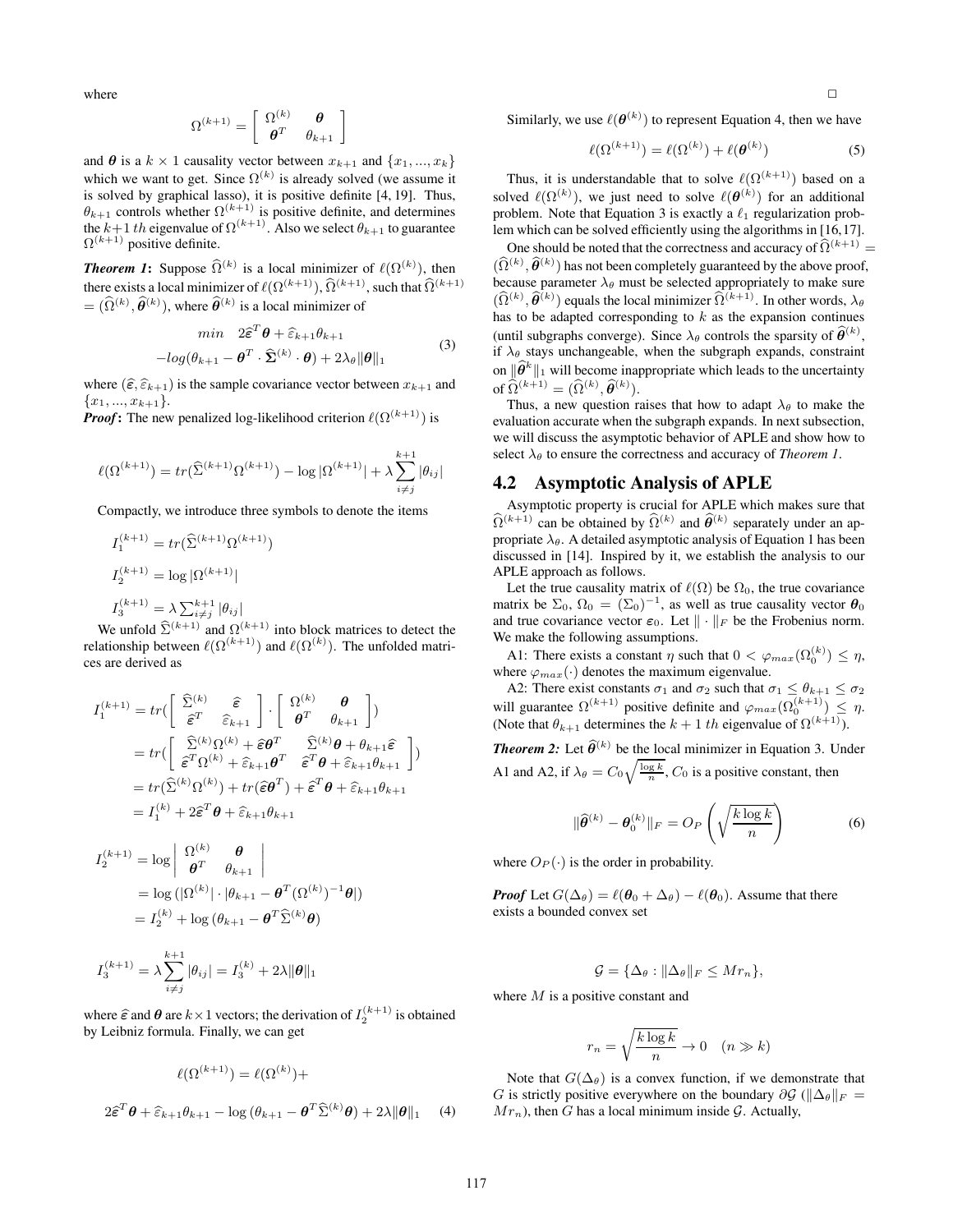$$
G(\Delta_{\theta}) = \ell(\boldsymbol{\theta}_{0} + \Delta_{\theta}) - \ell(\boldsymbol{\theta}_{0})
$$
  
=  $2\hat{\epsilon}^{T}\Delta_{\theta} - (\log(\theta_{k+1} - (\boldsymbol{\theta}_{0}^{T} + \Delta_{\theta})\hat{\Sigma}^{(k)}(\boldsymbol{\theta}_{0} + \Delta_{\theta}))$  (7)  
-  $\log(\theta_{k+1} - \boldsymbol{\theta}_{0}^{T}\hat{\Sigma}^{(k)}\boldsymbol{\theta}_{0})) + 2\lambda_{\theta}(\|\boldsymbol{\theta}_{0} + \Delta_{\theta}\|_{1} - \|\boldsymbol{\theta}_{0}\|_{1})$ 

For the subtraction of the logarithm terms in Equation 7, assume that  $f(\theta) = \log (\theta_{k+1} - \theta^T \widehat{\Sigma}^{(k)} \theta)$ , we can get from the derivation in proof of *Theorem 1* that  $f(\theta) = I_2^{(k+1)} - I_2^{(k)}$ , therefore

$$
f(\boldsymbol{\theta}_0 + \Delta_{\theta}) - f(\boldsymbol{\theta}_0) = (\log |\Omega_0^{(k+1)}| + \Delta^{(k+1)}| - \log |\Omega_0^{(k+1)}|) - (\log |\Omega_0^{(k)}| + \Delta^{(k)}| - \log |\Omega_0^{(k)}|)
$$

As has been proved by [14], for  $\Omega_0$  we have

$$
\log |\Omega_0 + \Delta| - \log |\Omega_0|
$$
  
=  $tr(\Sigma_0 \Delta) - \tilde{\Delta}^T \left[ \int_0^1 (1 - v)(\Omega_0 + v\Delta)^{-1} \otimes (\Omega_0 + v\Delta)^{-1} dv \right] \tilde{\Delta}$ 

where

$$
F = \tilde{\Delta}^T \left[ \int_0^1 (1 - v)(\Omega_0 + v\Delta)^{-1} \otimes (\Omega_0 + v\Delta)^{-1} dv \right] \tilde{\Delta}
$$
  
\$\geq \frac{1}{4\eta^2} ||\Delta||\_F^2\$

Thus we have

$$
f(\theta_0 + \Delta_{\theta}) - f(\theta_0)
$$
  
=  $(tr(\Sigma_0^{(k+1)}\Delta^{(k+1)}) - tr(\Sigma_0^{(k)}\Delta^{(k)})) - (F^{(k+1)} - F^{(k)})$   
 $\approx 2\varepsilon_0^T\Delta_{\theta} - (F^{(k+1)} - F^{(k)})$ 

Thus, we get

$$
G(\Delta_{\theta}) = 2(\tilde{\varepsilon}^T - \varepsilon_0^T)\Delta_{\theta} + (F^{(k+1)} - F^{(k)})
$$

$$
+2\lambda_{\theta}(\|\boldsymbol{\theta}_0 + \Delta_{\theta}\|_1 - \|\boldsymbol{\theta}_0\|_1)
$$

For each item in  $G(\Delta_{\theta})$  we have the following boundaries

$$
B1: |(\widehat{\boldsymbol{\varepsilon}}^T - \boldsymbol{\varepsilon}_0^T) \Delta_{\theta}| \le C_1 \sqrt{\frac{\log k}{n}} ||\Delta_{\theta}||_1 \le C_1 \sqrt{\frac{k \log k}{n}} ||\Delta_{\theta}||_F
$$

$$
B2: F^{(k+1)} - F^{(k)} \ge \frac{1}{4\eta^2} (\|\Delta^{(k+1)}\|_F^2 - \|\Delta^{(k)}\|_F^2) \ge \frac{1}{2\eta^2} \|\Delta_{\theta}\|_F^2
$$

$$
B3:\lambda_{\theta}(\|\boldsymbol{\theta}_0+\Delta_{\theta}\|_1-\|\boldsymbol{\theta}_0\|_1)\leq \lambda_{\theta}\|\Delta_{\theta}\|_1\leq \lambda_{\theta}\sqrt{k}\|\Delta_{\theta}\|_F
$$

where B1 is a boundary from [14], and B3 can be obtained by mean inequalities. Combine all the above items and finally we can get

$$
G(\Delta_{\theta}) \ge \frac{1}{2\eta^2} ||\Delta_{\theta}||_F^2 - 2C_1 \sqrt{\frac{k \log k}{n}} ||\Delta_{\theta}||_F - 2\lambda_{\theta} \sqrt{k} ||\Delta_{\theta}||_F
$$

$$
= ||\Delta_{\theta}||_F^2 \left(\frac{1}{2\eta^2} - \left(2C_1 \sqrt{\frac{k \log k}{n}} + 2\sqrt{k} \lambda_{\theta}\right) ||\Delta_{\theta}||_F^{-1}\right)
$$

Take  $\lambda_{\theta} = C_0 \sqrt{\frac{\log k}{n}}$ ,

$$
G(\Delta_{\theta}) \geq ||\Delta_{\theta}||_F^2(\frac{1}{2\eta^2} - \frac{2C_1 + 2C_0}{M})
$$

for M sufficiently large we can get  $G(\Delta_{\theta}) > 0$ .

 $\Box$ 

According to the theorem in [3, 14], under certain assumptions, local minimizer  $\hat{\Omega}^{(k)}$  of Equation 1 satisfies

$$
\|\widehat{\Omega}^{(k)} - \Omega_0^{(k)}\|_F = O_P(\sqrt{\frac{(k+s_k)\log k}{n}})
$$
 (8)

where  $s_k$  is the count of non-zero off-diagonal elements in  $\Omega_0^{(k)}$  $(s_k = \frac{k(k-1)}{2}$  would give a full matrix). For a local minimizer  $\widehat{\Omega}^{(k+1)}$ , we have

$$
\|\widehat{\Omega}^{(k+1)} - \Omega_0^{(k+1)}\|_F^2 \approx \|\widehat{\Omega}^{(k)} - \Omega_0^{(k)}\|_F^2 + 2\|\widehat{\theta}^{(k)} - \theta_0^{(k)}\|_F^2
$$

Thus, combined with our *Theorem 2*, it can be easily found

$$
O_P\left(\frac{(k+s_k)\log k}{n}\right) + O_P\left(\frac{2k\log k}{n}\right)
$$

$$
\approx O_P\left(\frac{(k+1+s_{k+1})\log (k+1)}{n}\right)
$$

since  $0 \leq s_{k+1} - s_k \leq 2k$ .

So, if  $\widehat{\theta}^{(k)}$  is a local minimizer of Equation 3, we know that there exists a local minimizer  $\widehat{\Omega}^{(k+1)}$  of  $\ell(\Omega^{(k+1)})$  that ensures  $\widehat{\Omega}^{(k+1)} = (\widehat{\Omega}^{(k)}, \widehat{\theta}^{(k)})$ . So far, the correctness and accuracy of *Theorem 1* has been guaranteed completely under *Theorem 2*.

It is worth mentioning that both Equation 8 and our *Theorem 2* are in line with the motivation of the decomposition on large scale graphical model. Note that both of them show that when the number of variables  $k$  is relatively large or exceeds the number of observations  $n$  of each variable, the error on the estimation will increase dramatically.

This suggests that, when we consider only a single graphical model on a large network, the result will be inaccurate especially when there are not enough observations to establish such a large graphical model. An example is that traffic systems often contain hundreds of ramps (variables), and the number of the observations for each ramp is limited by the sampling quantity. The periodicity of traffic behaviors is often measured by days. Thus, if we want to know the causalities between observations at a specific time period in a day, we can just get one value for each ramp one day. Therefore, the decomposition of a large graphical model is necessary.

### 4.3 Constraint Greedy Subgraph Expansion

We present the algorithm for the *local subgraph expansion* process based on our APLE approach. We consider the constraints corresponding to the penalized items in Equation 2, and apply them to the *local subgraph expansion* process in this subsection.

*Add Constraints:* When there is a new node (variable)  $x_{new}$  joint in a solved  $k$ -node subgraph  $g$  to do expansion, based on APLE we can obtain a new causality vector  $\hat{\theta}_{new} = APLE(g, x_{new}, \lambda_{\theta}).$ Let  $E_{\hat{\theta}} = \{i : \hat{\theta}_i \neq 0, 1 \leq i \leq k\}$ , we define the fitness as

$$
Fitness(\hat{\theta}_{new}) = e^{-\gamma o} \frac{|E_{\hat{\theta}}|}{k}
$$
 (9)

where  $\sigma$  is the number of subgraphs to which node  $v_{new}$  has been mapped, and thus  $\gamma$  controls the degree of overlaps, which can be regarded as a constraint. With  $\gamma$ , we have that the causality contributions of  $v_{new}$  to other subgraphs reduce as the number of subgraphs to which  $v_{new}$  has already been mapped increases.

Because the fitness in Equation 9 is always nonnegative, a threshold  $\epsilon_f$  should be given as the minimum accepted fitness, which is actually a constraint on the size of each subgraph.

After each iteration of expansion, we check whether there are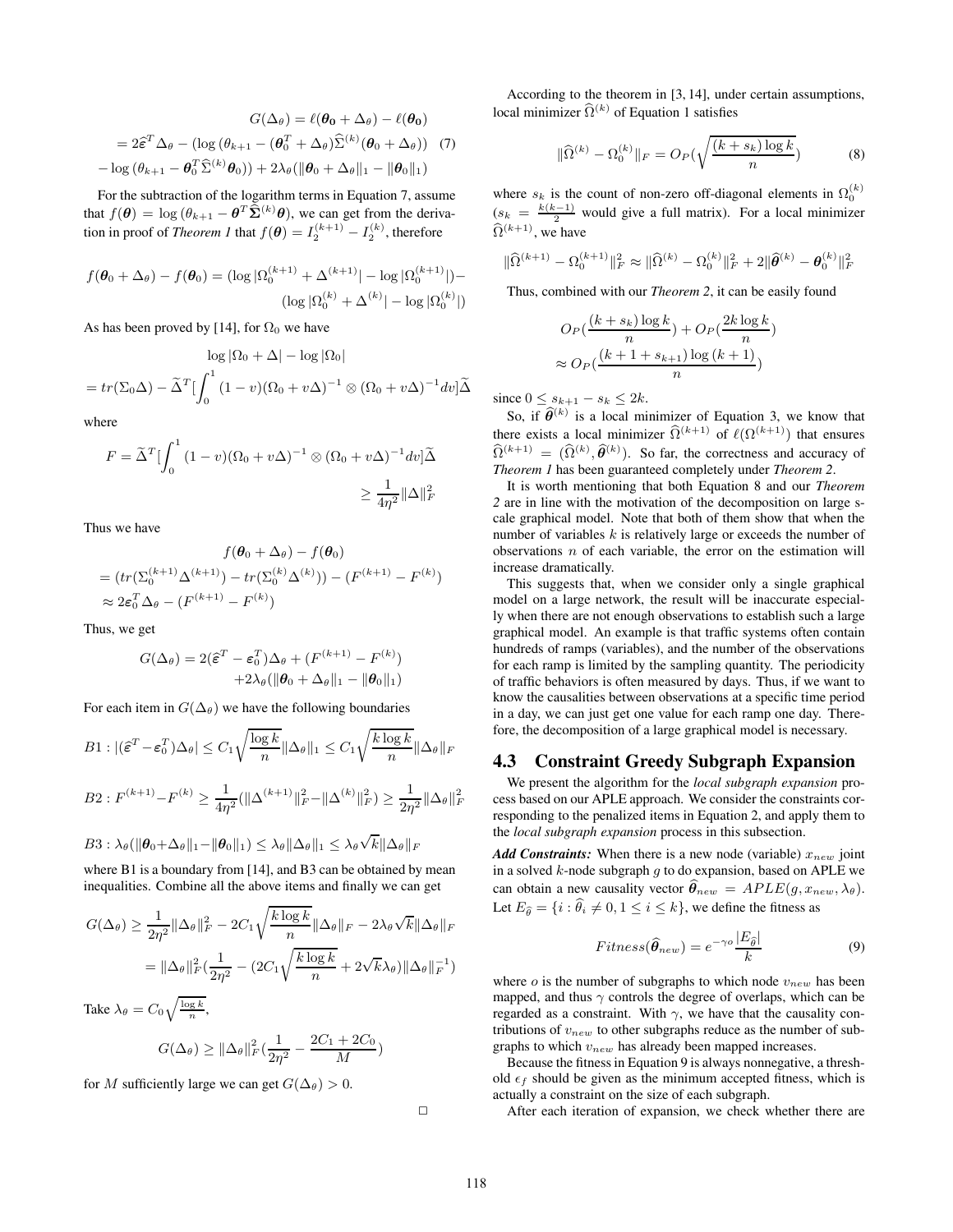near-duplicated subgraphs based on the following equation.

$$
\max\{\frac{|SV_i \cap SV_j|}{|SV_i|}, \frac{|SV_i \cap SV_j|}{|SV_j|}\} > \epsilon_o,
$$
 (10)

where  $SV_i$  is the set of edges in subgraph  $g_i$  and  $SV_j$  is for  $g_j$ ;  $\epsilon_o$ is the combination threshold.

We combine subgraphs  $g_i$  and  $g_j$  into a new subgraph if the above equation is satisfied. Here  $\epsilon_o$  balances the sizes of overlaps. *Adaption of*  $\lambda_{\theta}$ : It has been mentioned above that as the subgraph expands,  $\lambda_{\theta}$  has to be adapted to make APLE correct and accurate. According to *Theorem 2*, we know that  $\lambda_{\theta}^{(k)} = C_0 \sqrt{\frac{\log k}{n}}$ , and thus

when k expands to  $k + 1$ , we have

$$
\lambda_{\theta}^{(k+1)} = C_0 \sqrt{\frac{\log\left(k+1\right)}{n}} = \sqrt{\log_k\left(k+1\right)} \lambda_{\theta}^{(k)} \tag{11}
$$

In the following algorithm we will update  $\lambda_{\theta}$  based on Equation 11.

The proposed Constraint Greedy Subgraph Expansion(CGSE) algorithm is outlined in *Algorithm 1*.

#### Algorithm 1 CGSE Algorithm

**Input:** (1)p random variables  $X = \{x_1, ..., x_p\}$  where  $x_i$  contains n observations; (2) K initial seeds  $S = \{S_1, ..., S_{K}\}\$  where  $|S_1| = ... = |S_{K}|$ ; **Parameters:** (1)fitness threshold  $\epsilon_f$ ; (2)combination threshold  $\epsilon_0$ ; (3)initial tuning parameter  $\lambda_0$ ;

**Output:** Correlations among  $p$  variables and the overlapping subgraphs;

1:  $g = S$ ; 2:  $K = \mathcal{K}$ ; 3: for  $i = 1$  to  $K$  do 4:  $\lambda_i = \lambda_0;$ 5: end for 6: repeat<br>7: for  $\frac{1}{2}$ 7: **for**  $i = 1$  to K **do**<br>8: Find an unvisite Find an unvisited variable  $x_j$  from the nodes that are not in subgraph gi; 9:  $\tilde{k} = |\tilde{g}_i|;$ 10:  $\lambda_i = (\log_{(k-1)} k)^{1/2} \lambda_i;$ 11:  $\theta_{new} = APLE(g_i, x_j, \lambda_i);$ <br>12: **if** Fitness( $\theta_{new}$ ) >  $\epsilon_f$  the 12: **if**  $Fitness(\theta_{new}) > \epsilon_f$  then<br>13: Add  $x_i$  into  $a_i$ : 13: Add  $x_j$  into  $g_i$ ;<br>14: **end if** end if 15: end for 16: **for** each  $g_i$  in g **do**<br>17: **for** each  $g_j$  in g 17: **for** each  $g_j$  in  $g$   $(j \neq i)$  **do**<br>18: **if**  $|g_i \cap g_j|/|g_i| > \epsilon_o$  **or** 18: **if**  $|g_i \cap g_j|/|g_i| > \epsilon_o$  or  $|g_i \cap g_j|/|g_j| > \epsilon_o$  then 19: **Combine**  $g_i$  into  $g_i$ : 19: Combine  $g_j$  into  $g_i$ ;<br>20: **end if** 20: end if<br>21: end for  $21:$  end for  $22:$  end for 22: end for<br>23:  $K = |q|$  $K = |g|;$ 24: until Each subgraph stays unchangeable 25: Output  $g$ ;

*Algorithm Explanation:* Without loss of generality, S can be selected randomly as long as the seeds in S are disjoint with each other. Lines 3–5 initialize the tuning parameter  $\lambda_0$  for each seed. Lines 7–15 give one step expansion for each subgraph. We expand all the subgraphs together, which can achieve a balance for the size of each subgraph. Lines 16–22 check if two subgraphs should be combined.

*Complexity Analysis:* Assume that the final average subgraph size is R, lines 7–15 can be computed in  $O(\mathcal{K} \cdot L(R))$  time. Lines 16–22 take at most  $O(K^2p)$  time with auxiliary  $O(p)$  space. The number of iteration of line 6 reaches  $p$  at most. Thus our CGSE algorithm takes  $O(K^2p^2 + Kp \cdot L(R))$  time in the worst case. Where

 $L(R)$  is the complexity of  $\ell_1$  regularization method in [16], which is logarithmic complexity with  $R$  [16].

# 5. EXPERIMENTAL STUDY

We evaluate the proposed overlapping decomposition of graphical model (ODGM). We compare with the single graphical model(SGM), which is solved by the graphical lasso [4]. To further study the advantage of the overlapping decomposition, we adapt the proposed CGSE algorithm to support the non-overlapping decomposition of graphical model (NODGM) by setting  $\gamma = +\infty$  in Equation 9 to forbid overlaps.

We report results on synthetic datasets in Section 5.1. In Section 5.2, we report the performance study on real-life traffic dataset, and show the usefulness of the results for traffic analysis.

### 5.1 Synthetic Data

#### *5.1.1 Setting*

Since we focus on graphical models of a relatively large scale, we generate a set of networks whose number of nodes,  $p$ , ranges from 100 to 900. Note that previous work normally uses networks containing tens of nodes. We set the number of observations  $n = 800$ . We follow the approach [6] to generate the synthetic data. To simulate the heterogeneity in large networks, we generate local centered network by  $K$  local Erdös-Rényi random graphs  ${g_1, g_2, ..., g_K}$ ,  $g_i = (SV_i, SE_i)$ ; for homogeneity we add edges between any  $g_i$  and  $g_j$  randomly. Specifically,

1. We generate K Erdös-Rényi graphs, each with a random size in [20, 80], such that  $\sum_{i}^{K} |SV_i| = p$ . Let  $E_{cross}$  be the set of cross links between the K graphs, and let  $E_{inner} = \bigcup_{i=1}^{K} SE_i$  be the set of total inner links. Let  $\rho = |E_{cross}|/|E_{inner}|$  be a factor to control the homogeneity. We randomly add  $\rho|E_{inner}|$  cross edges. Finally, we can get a network  $G = (V, E)$ , where  $V = \bigcup_{i=1}^{K} SV_i$ and  $E = E_{inner} \bigcup E_{cross}$ .

2. Based on the above network, we create a covariance matrix following [13]. Define a  $p \times p$  matrix A as

$$
A_{ij} = \begin{cases} 1, & i = j \\ U([-1, -0.5] \cup [0.5, 1]), & (i, j) \in E \\ 0, & Else \end{cases}
$$

where  $U(\cdot)$  represents uniform distribution. We scale the diagonal elements to ensure positive definiteness and average the matrix with its transpose to get a symmetric A. Then the covariance matrix  $\Sigma$ is calculated as

$$
\Sigma_{ij} = (A^{-1})_{ij} / \sqrt{(A^{-1})_{ii}(A^{-1})_{jj}}
$$

3. We generate p dimensional samples from  $N(0,\Sigma)$ .

We define Precision, Recall and F1-score to measure the effectiveness of different models in finding the causal relationships. Note that the true causal relationships in  $E$  are known in the generated data. Given an estimated  $\widehat{E}$  returned by a method, we define these metrics as follows.

$$
Pre = \frac{|\{(i,j) : (i,j) \in E, (i,j) \in E\}|}{|\{(i,j) : (i,j) \in \widehat{E}\}|}
$$

$$
Rec = \frac{|\{(i,j) : (i,j) \in E, (i,j) \in \widehat{E}\}|}{|\{(i,j) : (i,j) \in E\}|}
$$

$$
F1 = \frac{2 \cdot Pre \cdot Rec}{Pre + Rec}
$$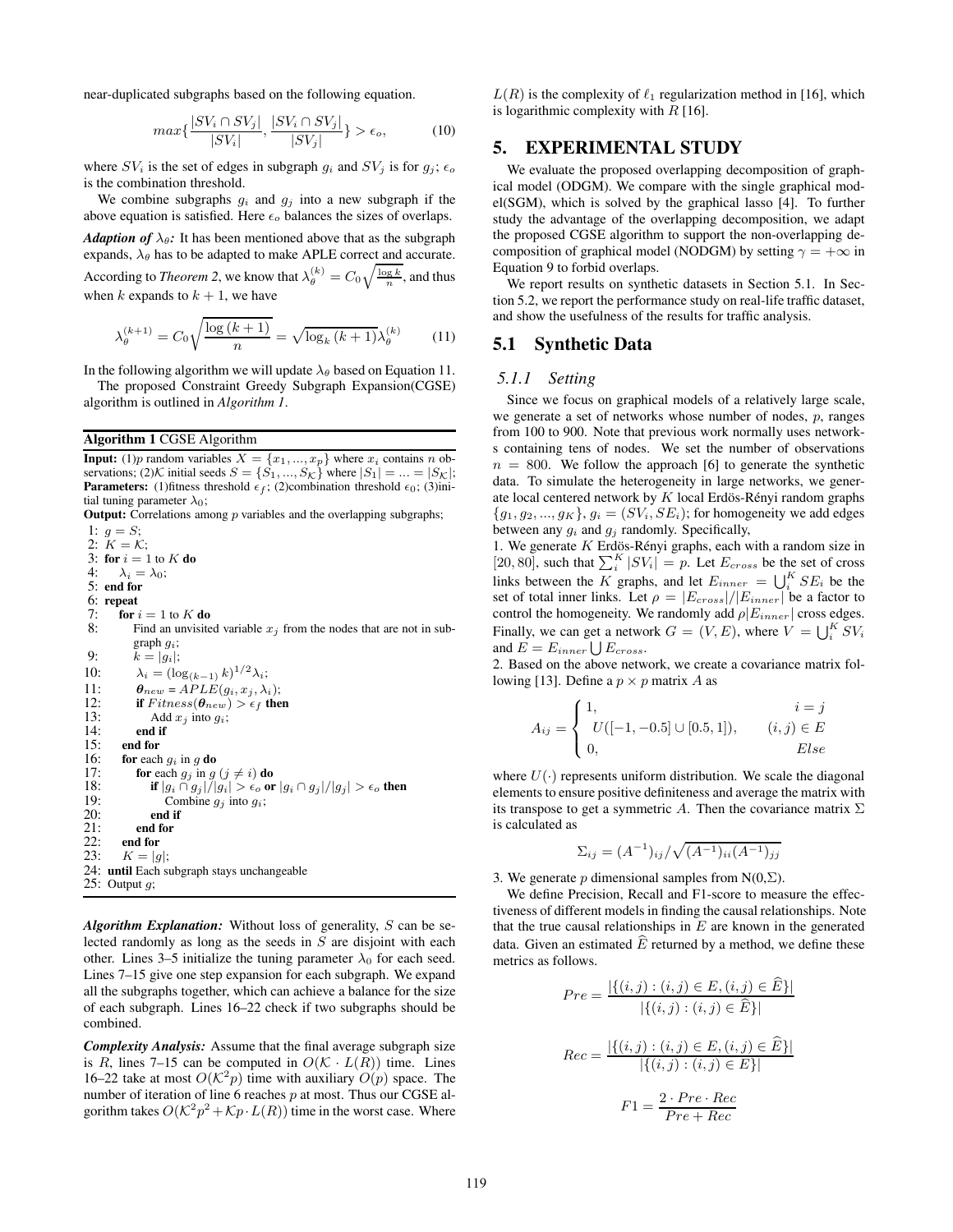Moreover, we set the fitness threshold  $\epsilon_f = 0.1$ , combination threshold  $\epsilon_o = 0.6$ ,  $\gamma = 0.1$  and  $\lambda_0 = 0.2$ . We set the number of seeds at  $|S| = K$  and each  $S_i$  is selected randomly from the K Erdös-Rényi graphs with size  $|S_i| = 3$ .

#### *5.1.2 Results*

Varying *p* To evaluate these methods on networks of various sizes, we vary p from 100 to 900. We set  $\rho = 0.3$ . The performances of all the methods are shown in Figure 1. We can see that when  $p$  is small, SGM performs as well as ODGM, because a single graphical model can work well. However, as  $p$  increases, the accuracy of SGM falls dramatically. As explained in Section 4.2, such a large  $p$  makes it infeasible to derive a single graphical model from  $n$  observations. However, both decomposition methods still work well with the increase of  $p$ . ODGM achieves a high accuracy and outperforms NODGM consistently, because non-overlapping decomposition cannot capture the overlap information.

**Varying**  $\rho$  The parameter  $\rho$  plays an important role on controlling the homogeneity of the network. When  $\rho = 0$ , it means the network is essentially heterogeneous and is actually composed of several separate sub-networks, while a large  $\rho$  indicates that the edges in the network tend to distribute homogeneously. Figure 2 shows the F1-score of ODGM and NODGM while  $\rho$  is varied, where we set  $p = 500$ . As expected, when  $\rho$  approaches zero, NODGM performs as well as ODGM because the network can be divided completely into sub-networks. But as  $\rho$  increases, the disparity between ODGM and NODGM becomes larger since ODGM can discover the overlaps while NODGM losses more information.

We do not report the results for varying the parameters  $\epsilon_f, \epsilon_o$ and  $\gamma$  due to space limitation. Instead, we will study and visualize the effect of these parameters on a real-life traffic network in an intuitive way in the next section.



Figure 1: F1-score with  $p$  varying.



Figure 2: F1-score with  $\rho$  varying.

# 5.2 Traffic Data

#### *5.2.1 Description and setting*

We evaluate our methods on real-life traffic data. The features in this traffic dataset are observations collected from sensors located



Figure 3: (a)Real traffic network; (b)the non-overlapping decomposition structure(NODGM); (c)the overlapping decomposition structure(ODGM).

on ramps in a highway traffic network. Each observation is the vehicle count during a time interval. Figure 3(a) gives the structure of the highway traffic network from a province in China, in which each circle represents a traffic station consisting of an on-ramp and an off-ramp, and the line between any connected traffic stations is the bidirectional highway. There is an important ring in the network which is amplified on the right hand—the city in the center of this ring is a big city and plays a central role in the entire traffic network.

There are total 180 traffic stations(circles), which correspond to 360 ramps, i.e.,  $p = 360$ . The observations are collected at time interval 9:00-9:15 AM from 2011/1/1 to 2011/2/28 (59 days). Therefore,  $n = 59$  for each feature. Due to the stability and periodicity of traffic behaviors, the observations follow a Gaussian distribution.

We set  $\epsilon_f = 0.1$ ,  $\epsilon_o = 0.6$ ,  $\gamma = 0.1$  and  $\lambda_0 = 50$ . We set the number of seeds  $|S| = 12$ , and each  $|S_i| = 6$ .

Because there is no ground truth for causality matrix in real traffic data, F1-score cannot be measured. Nevertheless, the causal information detected is the most important for traffic research, and our domain experts can help with their knowledge on the causal relationship in the traffic network we use. Next, we compare the results returned from the different methods and discuss how the parameters in CGSE influence the causality structures.

#### *5.2.2 Results and Analysis*

Figure 3(b) and Figure 3(c) give the subgraph structures returned by NODGM and ODGM, respectively. For clear representation, we draw the results based on the initial traffic network with 180 traffic stations instead of 360 features, and a subgraph contains a traffic station node iff at least one feature (ramp) of this traffic station belongs to it. In the figures, the ellipses with the same label denote a subgraph. Since non-overlapping subgraphs have no intersections, the subgraphs cannot be combined together, and thus the number of final subgraphs equals to the number of seeds in Figure 3(b). For overlapping structure, when two subgraphs overlap at a certain rate  $\epsilon_o$ , they are combined together. Thus, we end up with 8 subgraphs in Figure 3(c).

From the two figures, we observe: (1)Both NODGM and ODG-M show that the causalities between vehicle flows follow the spatial distribution in general— the nearer are two features spatially in traffic network, the more correlated they tend to be; (2)ODG-M highlights some crucial traffic nodes with highly overlaps, such as the nodes on the central ring. As mentioned earlier, the central ring is around the central city and plays an important role in the the entire traffic network. Additionally, traffic station C on the ring is the passageway connecting the unique airport of the entire network; and traffic stations A and B are the top 2 highest vehicle flow traffic stations on both on-ramp and off-ramp. These domain information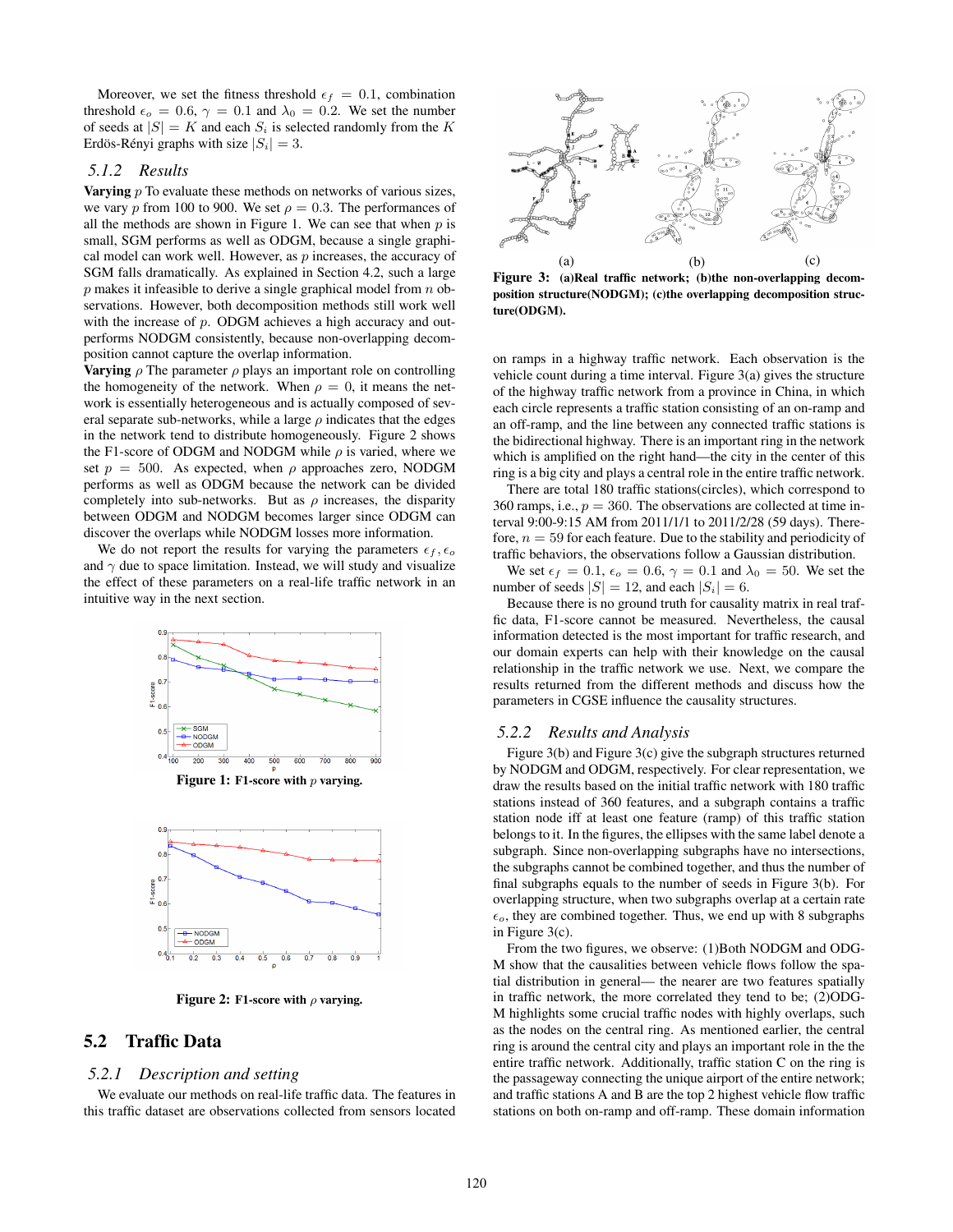

Figure 4: Detail causalities among the selected features: (a), (b) and (c) are causalities by SGM, NODGM and ODGM under local concentrated features; (d), (e) and (f) are causalities by SGM, NODGM and ODGM under scattered features.

matches well with our ODGM result and gives an reasonable explanation. (3)ODGM is able to detect long distance causalities in addition to the local causalities within distances. For example, the components(ellipses) of subgraph 1, 3, 4 and 5 are distributed spatially, but they are highly correlated within the vehicle flow. In other words, there also exists long distance origin-destination demand in the traffic network. However, NODGM cannot mine such information described in both (2) and (3). (4) The sparsely located traffic stations are not included in any subgraphs in both the figures. We find that the vehicle flows in most of these traffic station ramps are nearly 0 during the observation periods, and almost 80% of the ramps and their located highways are newly built. Thus they are seldom used and have no causal relationship with other ramps.

Figure 4 gives the detailed causalities among a set of selected features. For each selected traffic station  $i$ ,  $i1$  and  $i2$  denote the on-ramp and off-ramp features, respectively. In Figures 4(a), 4(b) and 4(c), the features are selected from traffic station L-W in Figure 3(a), and these traffic stations are selected locally concentrated. We can see that SGM detects fewer causal information than do N-ODGM and ODGM because a single graphical model treats the entire network globally, and can only detect the causalities from a global view. In this setting, NODGM detects more causal relationships than do ODGM, which also demonstrates that NODGM focuses more on a local view while ODGM is a nice compromise of SGM and NODGM.

While Figures 4(d), 4(e) and 4(f) provide the detailed causalities among the features selected from A, C-K, O and S, which are scattered in the network. As can be observed from the results, ODGM discovers more meaningful causal information than do S-GM and NODGM, e.g., the causalities among  $\{E1, E2, F1, F2,$ G1, G2}. Both ODGM and SGM are able to discover the important long distance causalities for the key traffic station A and C. However, NODGM is restrained by its non-overlapping structure and only detects the inner relationship within subgraphs, even if A and C are highly correlated with others.

These results obtained by ODGM are essentially important for the analysis of traffic systems for the following reasons. First, the traffic stations in the same subgraph are highly correlated and should be considered together by traffic systems. For example, it is possible that vehicle flows rush into each other within the same subgraph. Second, the causalities are very helpful for traffic flow prediction and anomaly detection which are hot concerns of traffic operators and managers. Third, it is important to find the highly overlapped traffic stations. These crucial traffic stations are correlated with a number of regions, based on which the regions with heavy traffic can be detected. On the other hand, the regions with light traffic can also be reflected by independent traffic stations. These information can be used by highway construction planners to design new roads.

# *5.2.3 Varying parameters*

We study the effect of parameters  $\gamma$ ,  $\epsilon_f$ ,  $\epsilon_o$  and  $\lambda_0$  for CGSE. Figure 5 shows the decomposition results of varying parameters. When varying each parameter, we use the aforementioned default values for the other parameters.

Parameter  $\epsilon_f$  controls the minimum fitness, and restricts the size of each subgraph. As shown in Figure 5(a), when  $\epsilon_f$  decreases, more features are added into subgraphs and the size of each subgraph becomes larger. Figure 5(b) shows the effect of  $\epsilon_o$ . When  $\epsilon_o$ is reduced, the subgraphs are more likely to be combined together under  $\epsilon_o$ . Figure 5(c) shows the effect of  $\gamma$ , which controls overlaps, on the number of features with different overlap degrees. We observe that when  $\gamma$  increases, fewer overlaps exist in the decomposition structure, thus the number of overlapped features.

Figure 6 visualizes the generated subgraphs for selected parameter values to show the details. From these figures, we can see that the property of each parameters is in line with the results in Figure 5, and these figures give a more intuitive and understandable description for our method.

Due to space limitation and as  $\lambda_0$  works similarly as  $\epsilon_f$ , we do not give the results of varying  $\lambda_0$ , which controls the sparsity of the causalities in the penalize estimation problem in Equation 3. When  $\lambda_0$  increases with  $\epsilon_f$  fixed, the constraint on the sparsity becomes tighter and fewer causalities are detected, and thus smaller subgraphs generated. Conversely, when  $\lambda_0$  decreases, more causalities will be discovered and the size of each subgraph will increase.

# 6. CONCLUSION AND FUTURE WORK

In this paper, we propose an overlapping decomposition technique for large scale graphical models. The techniques enables the penalized log-likelihood in Gaussian Graphical Model to satisfy an additive expanding property. We demonstrate its asymptotic stability. Based on this property, we develop a constraint greedy subgraph expansion algorithm to generate overlapped subgraphs. We demonstrate on both synthetic data and real-life traffic data that the overlapping decomposition method is more powerful than the single graphical model and its non-overlapping decomposition counterpart. In the application of traffic data analysis, the meaningful results show that our model can provide rich information for traffic analysis.

For future work, it is interesting to extend the static overlapping decomposition technique to deal with time-varying observations so that we can follow the evolvement of the causalities in a network.

# 7. ACKNOWLEDGMENTS

This work is supported by the National Natural Science Foundation of China (60703066, 60874082), and Beijing municipal natural science foundation (4102026).